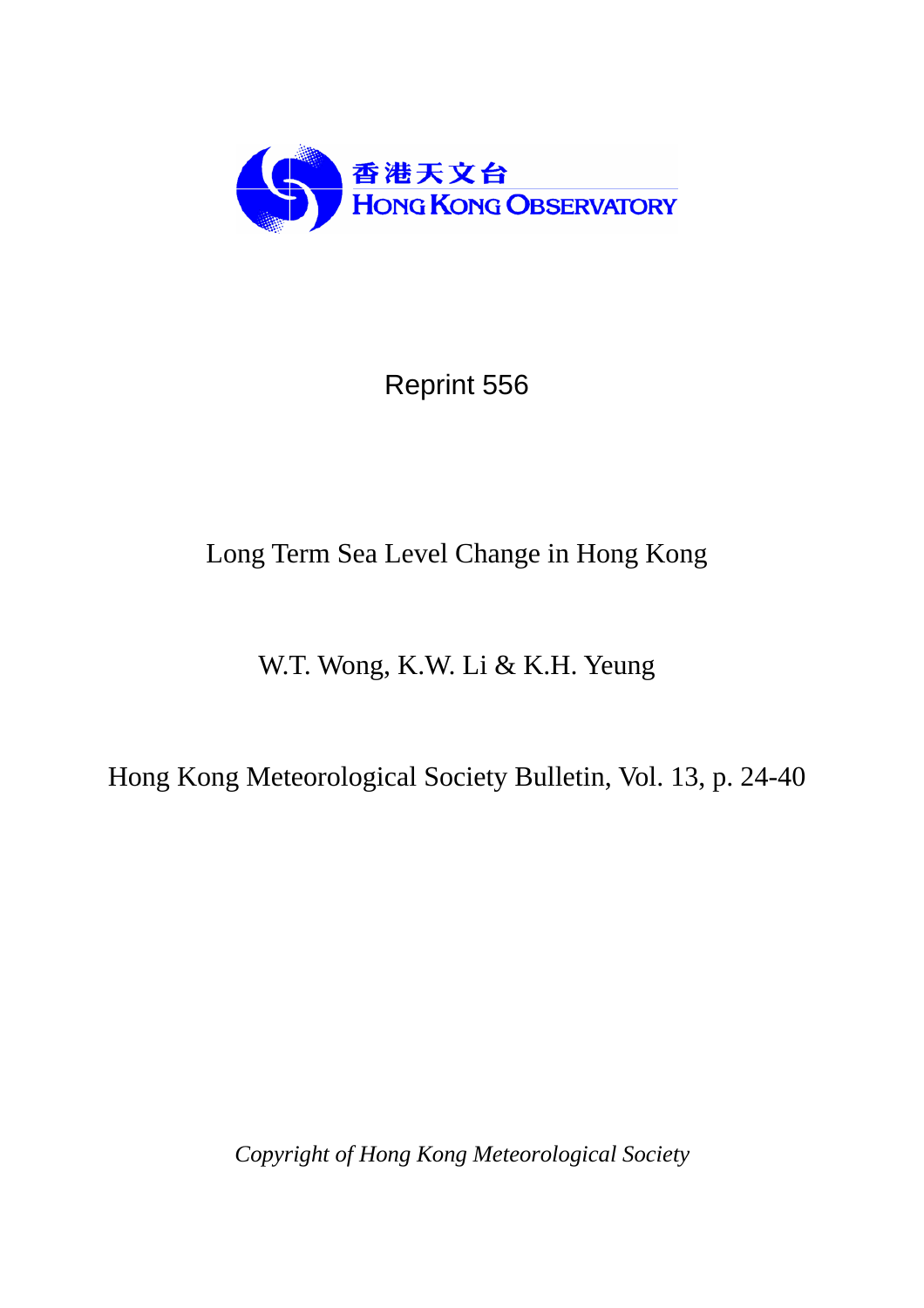# **Long Term Sea Level Change in Hong Kong**

*W.T. Wong, K.W. Li, K.H. Yeung Hong Kong Observatory* 

#### **1. Introduction**

One of the consequences of global warming is the rise in sea level due to thermal expansion of the upper layer of the ocean and melting of polar ice caps and mountain glaciers. The rise of sea level has a potential impact on coastal regions, such as increased coastal erosion, more extensive coastal inundation, higher storm surge flooding, landward intrusion of seawater in estuaries and aquifers, and changes in surface water quality and groundwater characteristics. In the third assessment report of the Intergovernmental Panel on Climate Change (IPCC), it was estimated that the global mean sea level had risen by 1.0 to 2.0 millimetres per year in the 20th century and was projected to rise 0.09 to 0.88 metres from 1990 to 2100 (IPCC, 2001).

The sea level observed at a location is in a continuously changing state. It can be considered as the superposition of tide and meteorological residuals on the mean sea level (IOC, 1985). The principal tidal forcing is the gravitational pull by the Moon and the Sun. This is influenced by the rotation of the Earth, the relative motions among the Moon, the Sun and the Earth, the declination of the Moon's and Earth's orbital planes to the Earth's equatorial plane, and variable distances among these celestial bodies. These influences are manifested in the approximate semidiurnal, diurnal, half-monthly, monthly, semi-annual, annual, and 18.6 years periodicities of tidal height variations (Godin, 1988. Kantha *et al*, 2000).

Tides along coastal basins are strongly affected by geometry of the coastline, bathymetry and hydrology of estuaries. The eastern side of Hong Kong is open to influences of the coastal cold current that carries colder water from the East China Sea along the Taiwan Strait to the south China coast in winter, and the Kuro Shio current that transports warm water from the Pacific across the Luzon Strait into the South China Sea in springtime. During summer months, the Hainan current that carries warm water up to the northeastern coast of the South China Sea prevails. The western side of Hong Kong is at the Pearl River Estuary. Fresh water discharge via the Pearl River Estuary and sedimentation distribution at the Estuary exert an influence on the Hong Kong waters. This influence declines from west to east. The western part of Hong Kong waters is estuarine while the eastern part is predominantly oceanic; between the two is a region of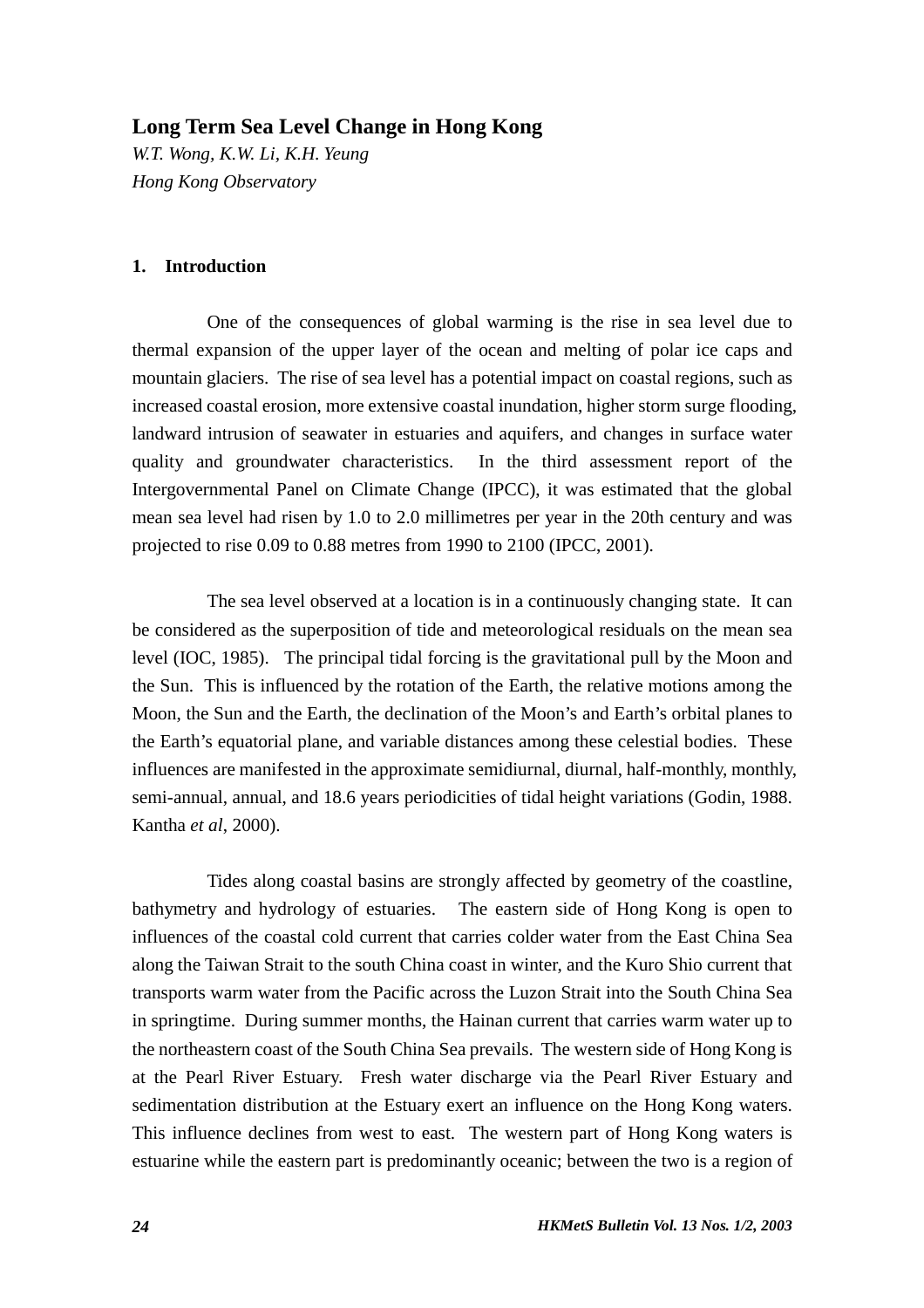mixing (Hong Kong Geological Survey, 2000).

The observed tides in open oceans have ranges of about 1.0 metre, which spread onto the shallow coastal shelves with higher tidal ranges. In Hong Kong, tides are mixed and mainly semi-diurnal, having two high tides and two low tides in a day for most days of a month. The tidal cycle begins in the southeast and propagates to the northwestern part of the Hong Kong waters. The mean delay in the tidal cycles between southeast and northwest is about one and a half hour. The mean tidal range between adjacent high and low waters is about 1.0 metre in the southeast and about 1.4 metres at the northwestern coast of Hong Kong. The mean differences between the higher high water and lower low water are about 1.5 and 2.1 metres for these areas respectively.

Meteorological residuals are the irregular non-tidal components due to the weather that remain after removing the tides by analysis. The major meteorological elements are atmospheric pressure and wind stress. A decrease of 1 hectopascal of the atmospheric pressure raises the sea level by about 1 centimetre. The drag of the wind on the sea surface increases approximately as the square of the wind speed which pushes the water up the shore when the wind blows in that direction, or pull the water down when wind is seaward. In extreme conditions such as storm surges during the passage of typhoons, the rise in sea level due to meteorological effects can be more than 3 metres above the tide level.

In this study, the annual mean sea levels measured at various tide gauge stations, including stations along the eastern and western coasts of Hong Kong, will be presented. The sea level trends will be compared to those in the open sea, the South China Sea. The long term sea level change in Hong Kong for the past 50 years will be determined.

### **2. Tidal Measurements**

Since the 1950s, a number of automatic tide gauges were installed at sites along the coast of Hong Kong. Figure 1 shows the locations of these tide gauge stations. The periods of operation and data availability rates of these stations are given in Table 1.

Hourly tidal records are available from the North Point tide gauge station for the period 1954 to 1985. The station was built on reclaimed land and the tide gauge was installed on a sea wall. Monitoring of land settlement was carried out by the Port Works Division of the Civil Engineering Department (Mott MacDonald, 1990). The height of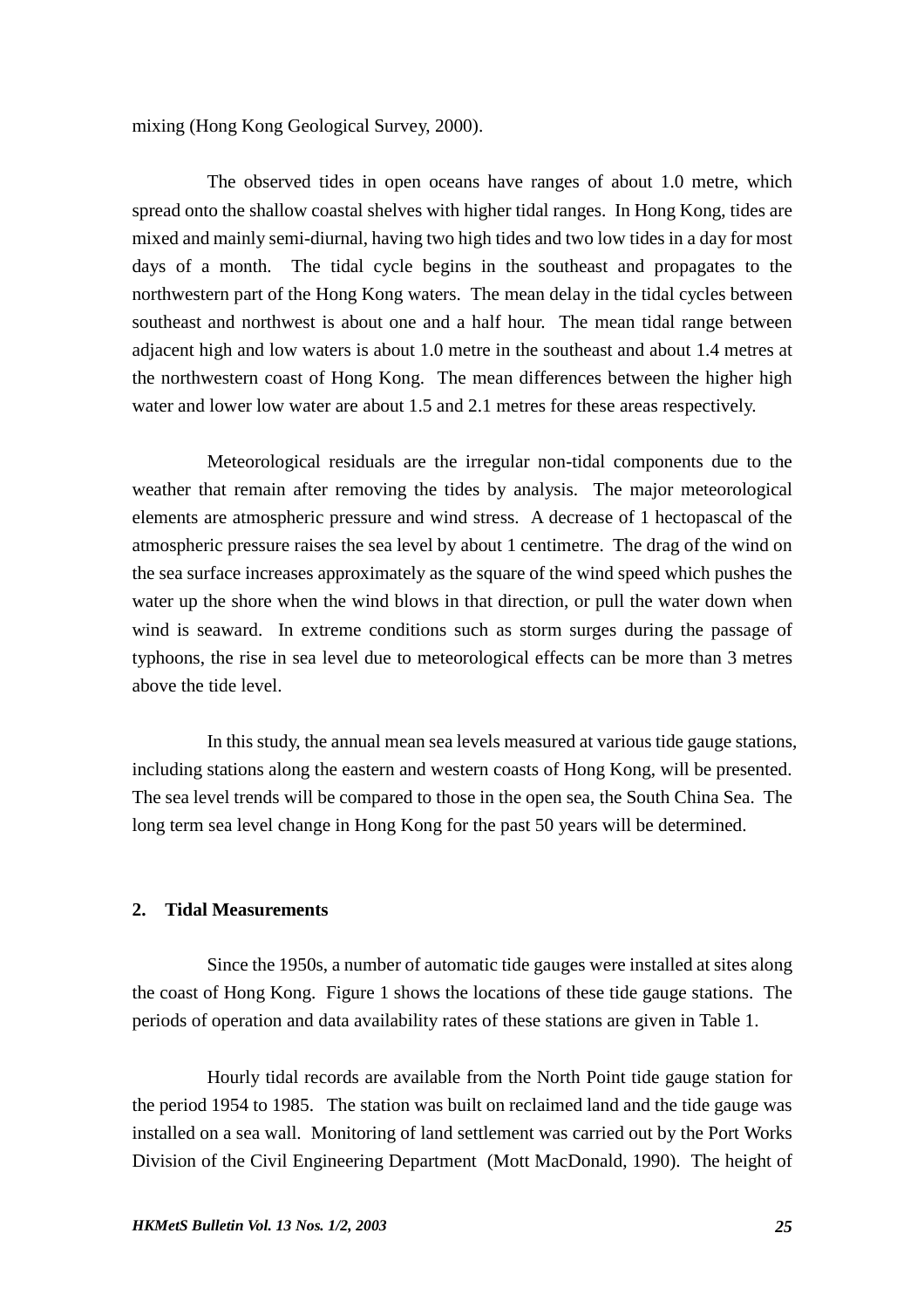the tide gauge benchmark was measured by precise levelling, a land surveying technique based on trigonometric calculations, against the Hong Kong survey benchmark<sup>Note 1</sup> to an accuracy of about 4 millimetres. In view of settlement of the sea wall and revaluation of the tide gauge benchmark, the gauge was reset in 1954, 1956 and 1958 (Watts, 1959).

In 1985, the tide gauge station was relocated to Quarry Bay, a new reclaimed site about 500 metres east of the original station at North Point. The Quarry Bay tide gauge station has been put into operation since 1986. Monitoring of settlement of the station was carried out by the Port Works Division of the Civil Engineering Department (Mott MacDonald, 1990).

The results of settlement measurement at the North Point tide gauge station are given in Figure 2(a). The rate of settlement was about 6 millimetres per year in the 1950s and decreased to about 2 millimetres per year in the 1980s. The results of settlement measurement at the Quarry Bay tide gauge station are given in Figure 2 (b). The rate of settlement was about 6 millimetres per year in the 1980s and decreased to about 2 millimetres per year near the turn of the century.

Ip *et al* compared the tidal records at North Point and Quarry Bay and found no noticeable difference (Ip *et al*, 1990). Hence, the tide gauge data from these two stations are regarded as belonging to the same series. The North Point/Quarry Bay (NPQB) tide gauge station provides the longest tidal records in Hong Kong.

In contrast to NPQB, other tide gauge stations were not built on reclaimed land. Regular settlement measurements for these stations have been carried out since December 1991. The measurements showed that the tide gauge benchmarks fluctuated within a vertical range of about 2 to 10 millimetres and no significant trends were observed during the observation periods.

Due to telecommunication problems, data availability for some tide gauge stations was not satisfactory particularly in the earlier years. In this study, only tidal records from NPQB, Tai Po Kau, Lok On Pai and Shek Pik tide gauge stations where the data availability exceeds 80% are presented.

NPQB and Tai Po Kau are located on the eastern coast of Hong Kong and more

 $\overline{a}$ 

Note <sup>1</sup> The datum of Hong Kong survey benchmark is called the Principal Datum (PD), which is about 0.88 metre below the Yellow Sea Datum. Tide heights are measured in metres above the Chart Datum, which is 0.146 metre below the Principal Datum.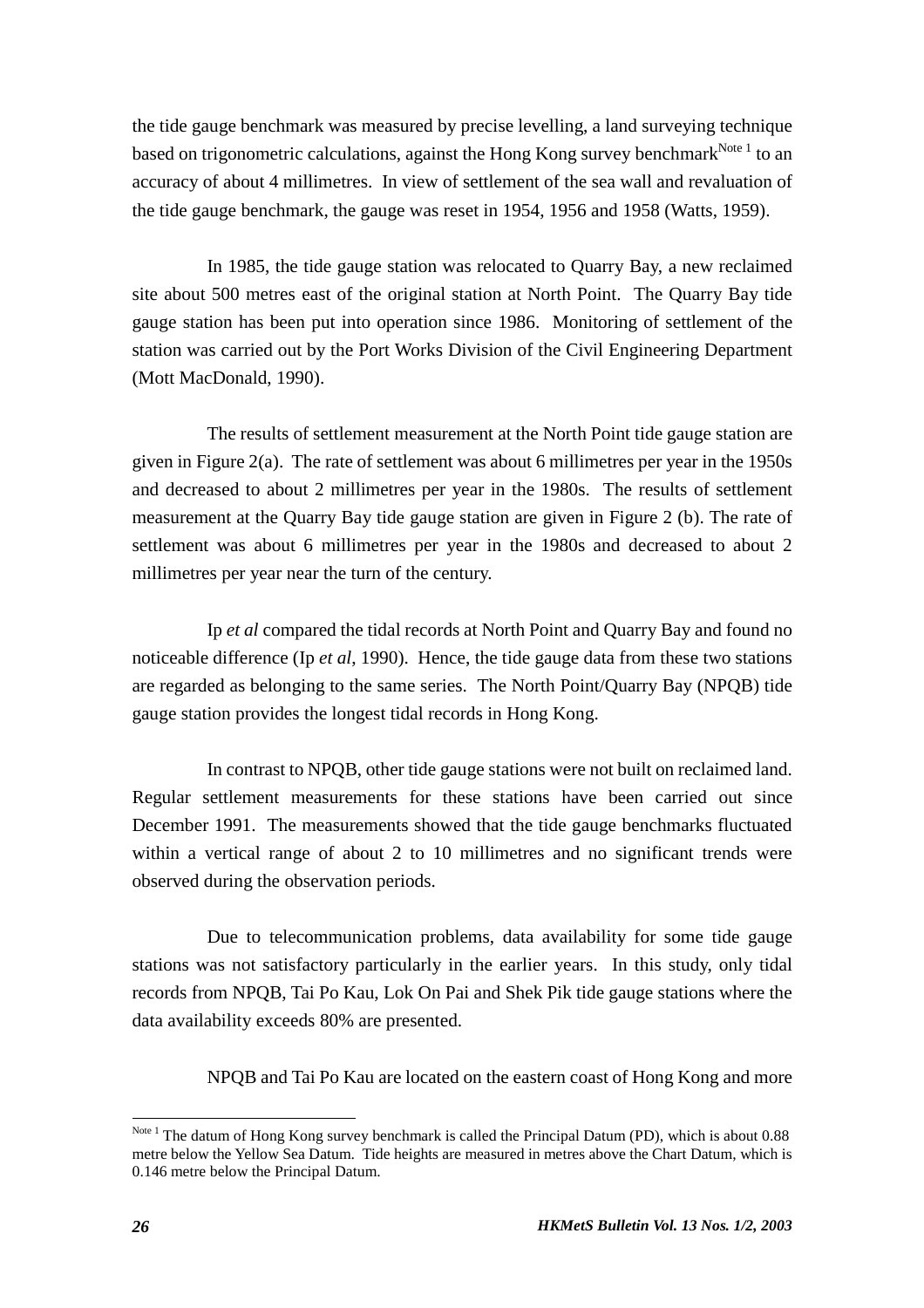affected by the northeast monsoon in winter, the oceanic currents from the east, and storm surges for typhoons that pass the south of Hong Kong, i.e. oceanic effects play an important role in affecting the hydrology at these locations. Lok On Pai and Shek Pik are close to the Pearl River Estuary. Fresh water discharge and sedimentation from the Pearl River affect the sea levels at these sites and shallow water effects on the tide are also more important. The maximum storm surges above tide level at NPQB, Tai Po Kau, Lok On Pai and Shek Pik are given in Table 2.

#### **3. Data Analysis**

Daily mean sea levels are computed from hourly tidal records using a sea level data processing software package developed by the University of Hawaii Sea Level Centre (Caldwell, 1998). Short data gaps less than or equal to 24 hours are filled with linear interpolation via the predicted tide data. A two-step filtering is applied to remove the periodic changes associated with tides. First, the dominant diurnal and semi-diurnal tidal components are removed from the hourly tidal records. Secondly, a 119-point convolution filter centred on noon is used to remove the remaining high frequency energy. Monthly means are computed from the daily mean sea levels if not more than 7 days of data are missing in the month.

Monthly mean sea levels at North Point between 1954 and 1957 are corrected for the error due to reset of the tide gauge based on the correction table from Watts (Watts, 1959). It was assumed that the error in the gauge was constant from one reset to the next and the amount of error was the difference between the mean of the recorded tides and the mean of the predicted tides over the period between resets.

Settlement correction based on Figures 2(a) and 2(b) is applied to the monthly mean sea levels at NPQB between 1958 and 2003. Data in Figure 2(a) and 2(b) are fitted by second order polynomials. No correction for settlement is applied to the monthly mean sea levels at Tai Po Kau, Lok On Pai and Shek Pik as settlement has been found to be insignificant.

Annual mean sea levels are computed from the monthly means if at least 10 months of monthly mean sea levels are available. The trend of long term annual mean sea level is obtained using a least squares linear fit.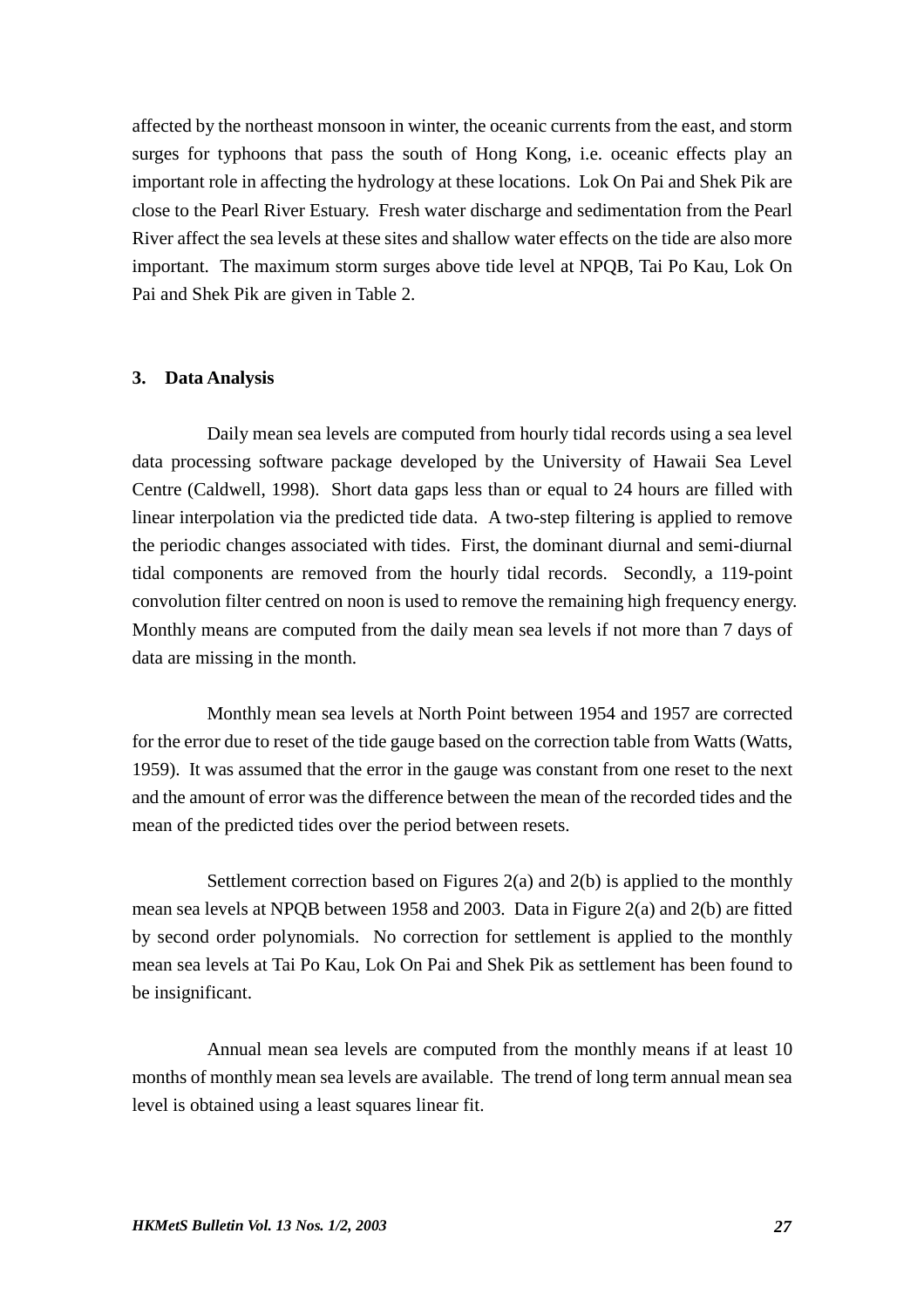#### **4. Results and Discussion**

The annual mean sea levels at NPQB, Tai Po Kau, Lok On Pai and Shek Pik are given in Figures 3(a) to (d).

During the 50 years period from 1954 to 2003, the annual mean sea level at NPQB has risen at a rate of  $2.3 \pm 0.6^{Note 2}$  millimetres per year. This is similar to the rate of sea level rise of 2.3 millimetres per year at an island station Zhapo in the South China Sea in the past 50 years (State Oceanic Administration, 2004). These rates are slightly higher than the global mean sea level rise of 1.0 to 2.0 millimetres per year for the 20th century (IPCC, 2001).

From 1954 to 1987, the annual mean sea levels at NPQB show a general falling trend at a rate of  $2.0 \pm 0.5$  millimetres per year. From 1987 to 1999, the annual mean sea levels rose rapidly at a rate of  $22.1 \pm 2.3$  millimetres per year. From 1999 to 2003, the annual mean sea levels fell sharply at a rate of  $21.0 \pm 5.1$  millimetres per year. Since the amplitude of the 18.6 years cycle for tides in Hong Kong is about 20 millimetres (Ding *et al*, 2001), the rate of rise or fall in the annual mean sea level due to this astronomical component is of the order of 2 millimetres per year, which is an order of magnitude smaller than the observed trends since 1987.

At Tai Po Kau, the annual mean sea level has risen at a rate of  $3.0 \pm 0.7$ millimetres per year from 1963 to 2003. The corresponding annual mean sea level at NPQB has risen at a rate of  $4.2 \pm 0.8$  millimetres per year during the same period. Similar to NPQB, there was a steep rising trend since the late 1980s and it became a falling trend from 2001 to 2003.

The annual mean sea level at Lok On Pai shows no significant trend from 1982 to 1998.

The length of the record of mean sea level at Shek Pik (from 1998 to 2003) is too short for any meaningful long term trend to be evaluated. Similar to NPQB and Tai Po Kau, the annual mean sea level declined from 2001 to 2003.

The trends of sea level change observed at NPQB and Tai Po Kau since the 1990s are remarkably similar to the sea level trends over the South China Sea from 1993

 $\overline{a}$ 

Note<sup>2</sup> All error terms quoted in this report are given in one standard deviation.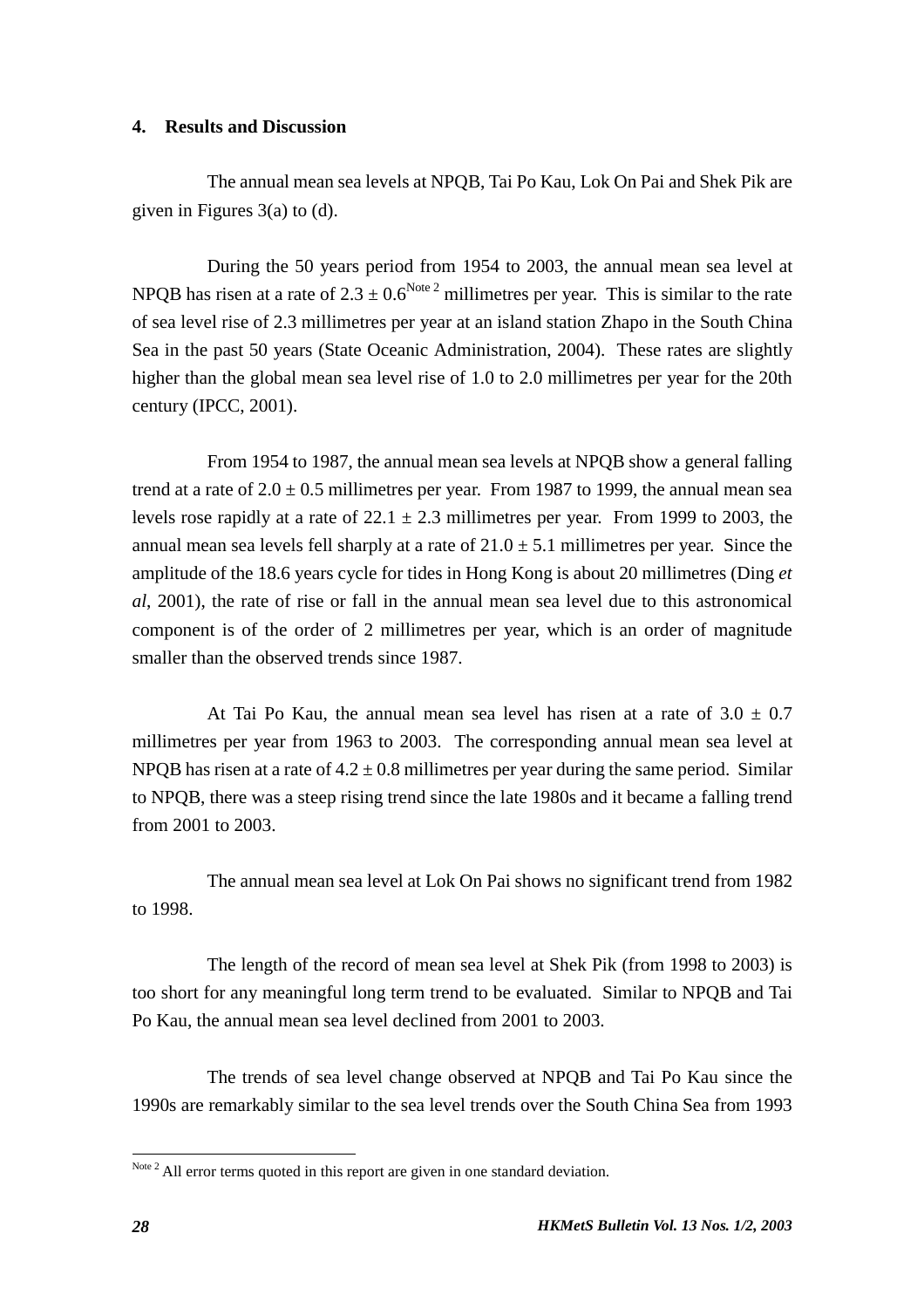to 2003, when satellite altimetry measurements of the oceans are available.

The TOPEX/Poseidon (T/P) satellite is a joint venture of France and the United States to measure the global sea level with respect to the centre of the Earth. An altimeter onboard the satellite sends radar pulses to the ocean surface and measures the time taken for bounced off pulses to return to the satellite. The T/P mission provides sea level data from 1993 to 2001 with an accuracy of 4 to 5 centimetres. Jason-1 is successor to the T/P mission and provides sea level data since 2002.

Figure 4 shows the average annual mean sea level over the South China Sea for the period 1993 to 2003 from the T/P and Jason-1 satellites published by the University of Colorado (http://sealevel.colorado.edu/). The annual mean sea level has risen rapidly from 1993 to 2001 and fell sharply from 2001 to 2003, with an overall rising rate of 7.4  $\pm$ 2.4 millimetres per year. The rising rate is considerably higher than the global mean sea level rise of 2.8 millimetres per year for the period 1993 to 2003. The sea level rise over the South China Sea was partly offset by a fall in the sea level in some other parts of the world.

From 1993 to 2003, the annual mean sea levels at NPQB and Tai Po Kau rose at a rate of 7.6  $\pm$  3.8 and 3.4  $\pm$  3.1 millimetres per year respectively. Notwithstanding the fact that these sea levels were referenced to the local tide gauge benchmarks instead of the centre of the Earth and hence did not take account of any local or regional crustal movements, the rates agree with the rate of sea level rise over the South China Sea within the error limits, i.e. the waters near NPQB and Tai Po Kau have responded to oceanic changes in the sea level. It therefore appears likely that the long term sea level change in the eastern waters of Hong Kong is driven by the sea level change in the South China Sea. Coastal effects including influences due to geometry of the coastline, bathymetry and large scale coastal projects would have affected the tidal currents and contributed to the differences.

Since the availability of T/P and Jason-1 satellite observations in 1993, a similar rising trend was not observable at Lok On Pai and Shek Pik on the western coast of Hong Kong though the annual mean sea level at Shek Pik also shows a declining trend since 2001. Apart from the geometry of coastline and bathymetry, fresh water discharge and sedimentation from the Pearl River might have influenced the response to the progress of oceanic currents in the western waters of Hong Kong. Extensive hydrographical measurements and modelling would be required to better understand the influence from various sources to the sea level at these locations, and are beyond the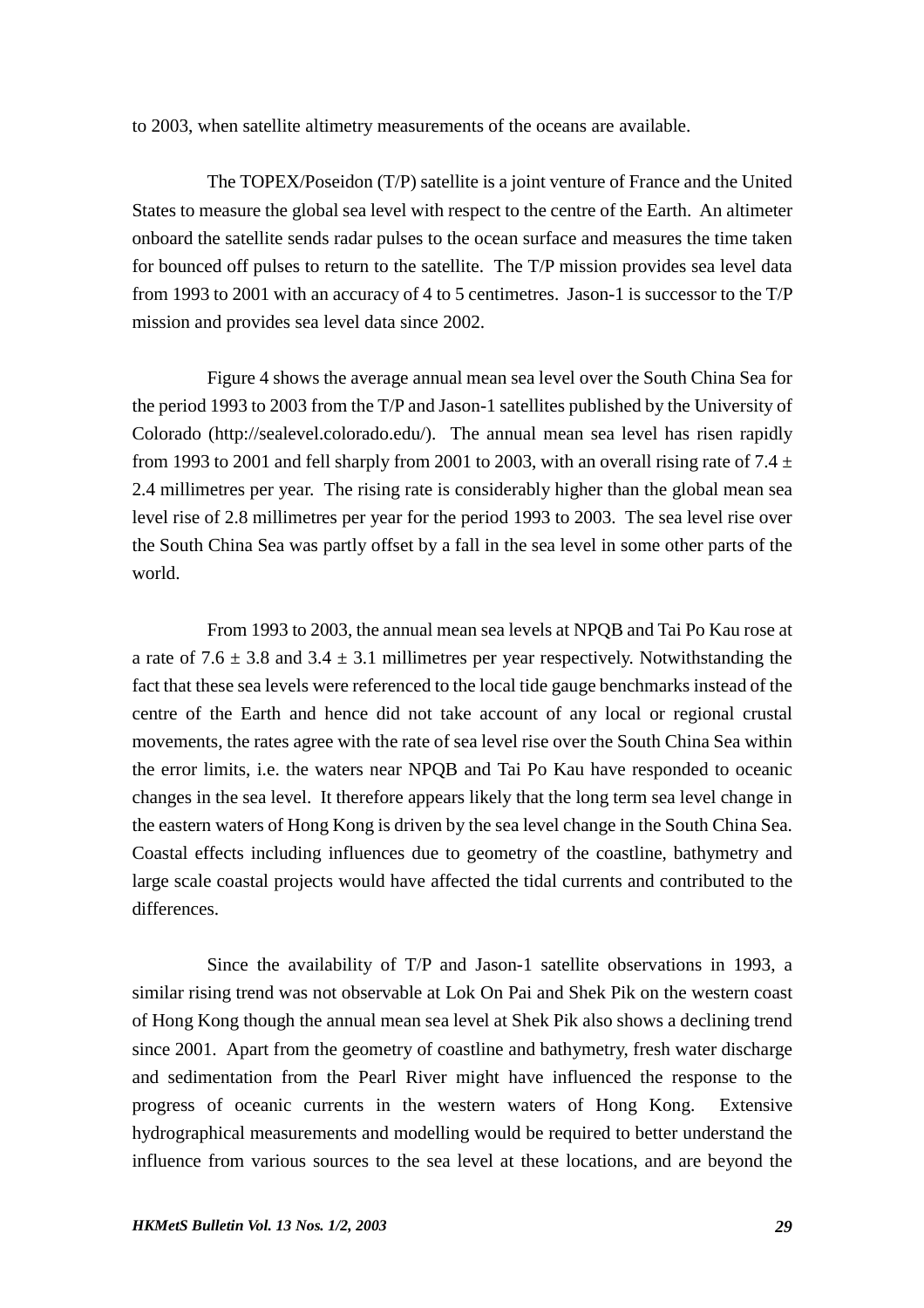scope of this study.

How much global warming had contributed to the observed long term sea level rise in Hong Kong is difficult to determine. While the global mean sea level rise due to global warming depends mainly on the thermal expansion of the upper sea layer and the amount of melting of polar ice caps and mountain glaciers, regional variations in the sea level are additionally dependent on variations in the regional weather pattern and oceanic circulation which are affected by global warming. This is a complex problem which requires extensive monitoring and modelling of atmospheric and oceanic circulations to shed light on, and is outside the scope of the current study.

It is however worth noting that the large fluctuation in the annual mean sea level at NPQB since the mid-1980s, i.e. a rapid rise from 1987 to 1999 and an equally rapid fall from 1999 to 2003, coincided with the rapid rise in global mean surface temperature during the same period (IPCC, 2001), suggesting that the two phenomena might be related.

It should also be noted that the observed sea levels at the tide gauge stations in Hong Kong are referenced to the local tide gauge benchmarks. As pointed out by Yim, movement of the local earth crust would affect the observed sea level (Yim, 1992). Techniques based on differential Global Positioning System (GPS) are now available (IOC, 1994) to determine the vertical ground movement of the tide gauge stations with respect to the centre of the Earth to an accuracy at the centimetre level. The Hong Kong Observatory has embarked on a project to measure the long term vertical ground movement at Quarry Bay, Tai Po Kau and Shek Pik by GPS techniques starting 2004. In time, the effect of local crustal movement on sea level measurement can be determined and taken into account.

### **5. Conclusion**

During the 50 years from 1954 to 2003, the annual mean sea level at NPQB has risen at a rate of 2.3 millimetres per year. This is similar to the rate of sea level rise of 2.3 millimetres per year in the South China Sea in the past 50 years as reported by State Oceanic Administration of China and slightly higher than the global mean sea level rise of 1.0 to 2.0 millimetres per year for the 20th century as reported by IPCC.

Since satellite altimetry measurements of the oceans became available in 1993,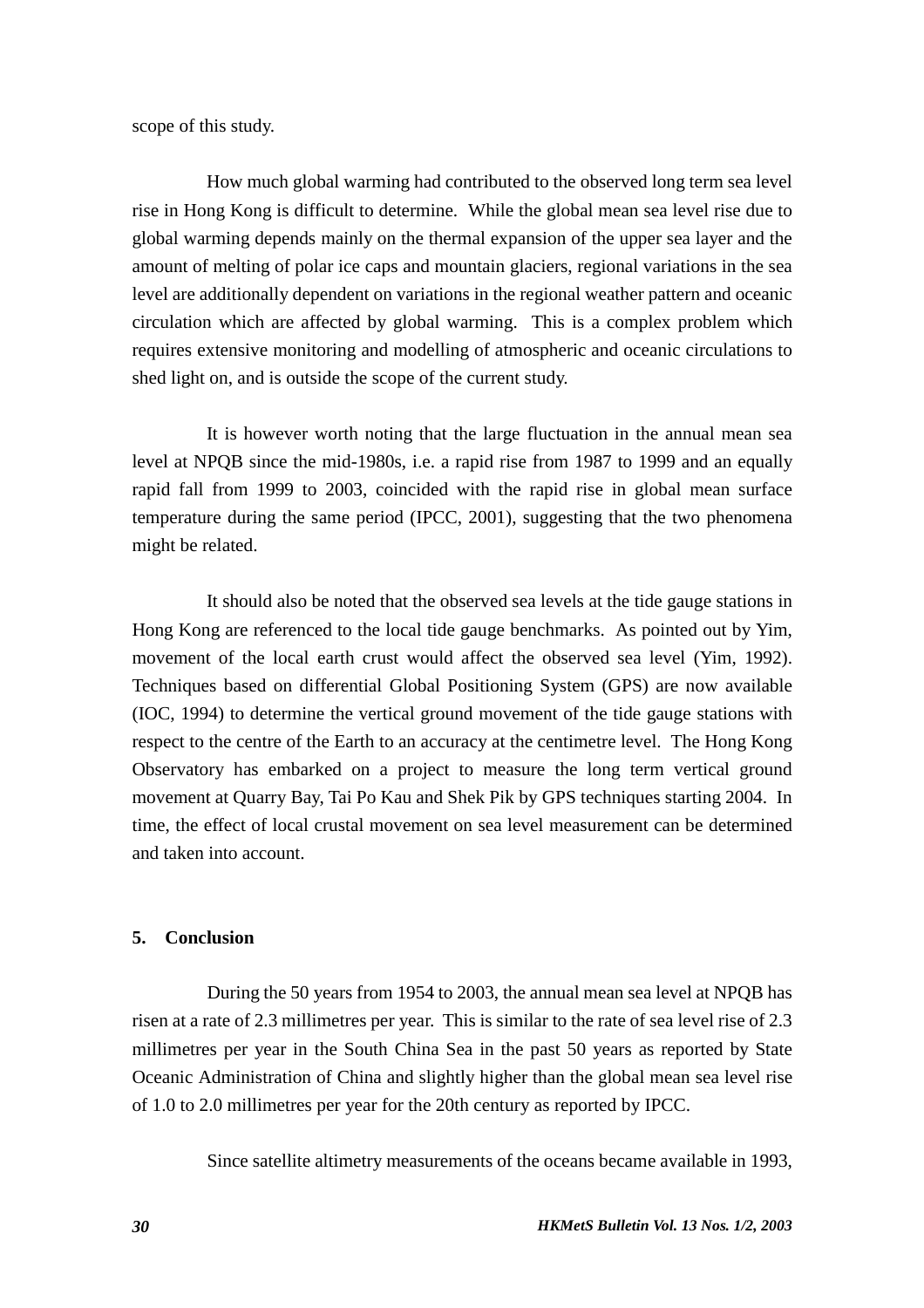the annual mean sea level at the South China Sea rose rapidly at a rate of about 7 millimetres per year and the sea levels at NPQB and Tai Po Kau responded accordingly. It appears that the long term sea level change in the eastern waters of Hong Kong is driven by the sea level change of the South China Sea.

The large fluctuation in the mean sea level at NPQB since the mid-1980s coincided with the rapid rise in global mean surface temperature. It hints that the contribution of global warming to long term changes to the local sea level is probable. But this requires further study.

To determine the absolute change in local sea level requires information on local crustal movement. A Hong Kong Observatory project has commenced whereby vertical ground movement at selected tide gauge stations in Hong Kong will be regularly monitored by GPS measurement of the ground level.

## **Acknowledgement**

 The authors would like to thank colleagues Mess. C.F. Wong and K.L. Kwan for their assistance in data analysis and preparation of figures.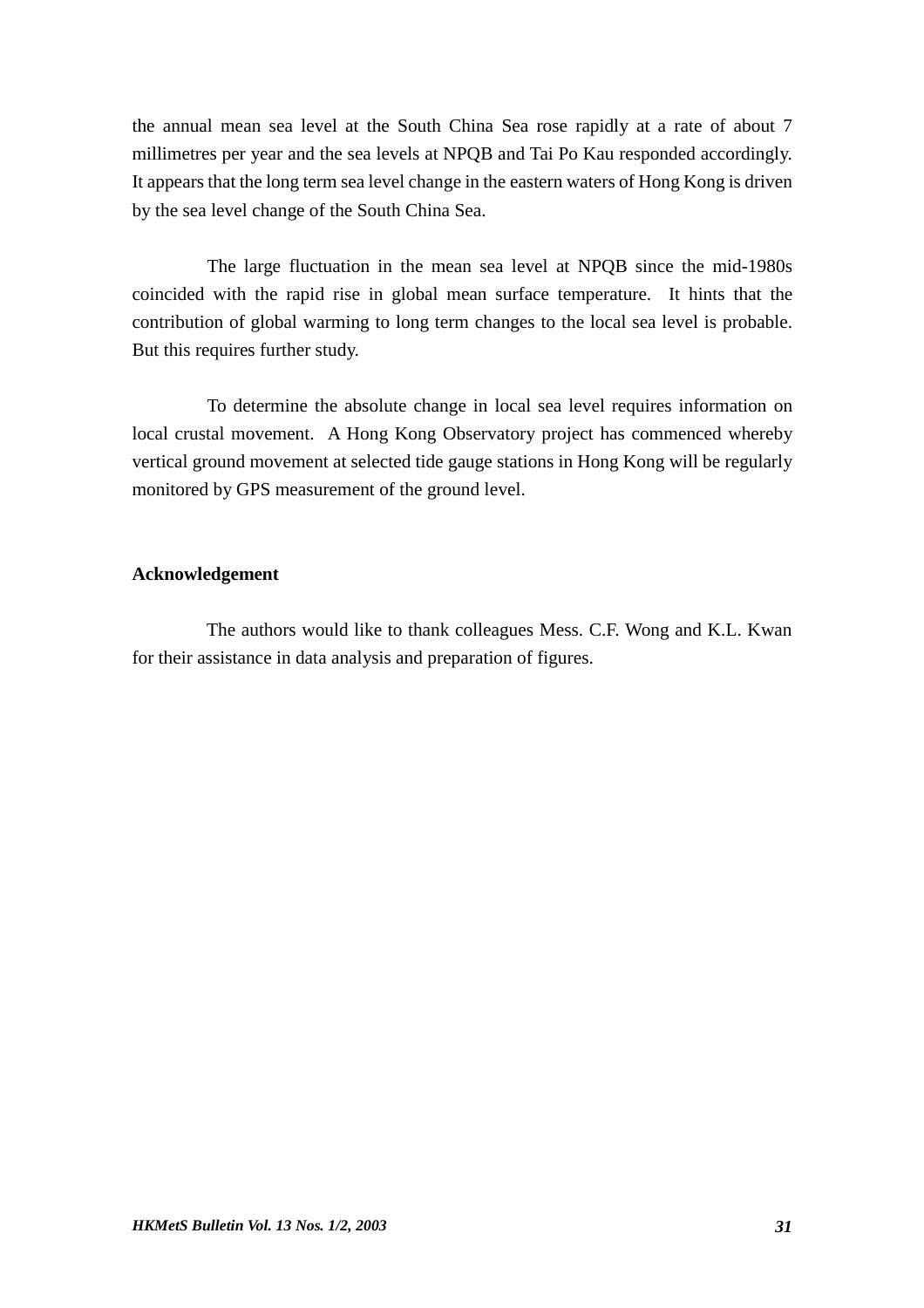# **References**

1. Caldwell, P. (1998) *Sea Level Data Processing On IBM-PC Compatible Computers Version 3.0*. Joint Archive for Sea Level of the National Oceanographic Data Center and University of Hawaii Sea Level Center.

2. Ding, X., Zheng, D., Chen, Y., Chao, J., and Li., Z. (2001) Sea Level Change in Hong Kong from Tide Gauge Measurements of 1954-1999. *Journal of Geodesy*, **74**, 683-689.

3. Godin, G. (1988) *Tides*. Anadyomene Edition.

4. Hong Kong Geological Survey (2000) *The Quaternary Geology of Hong Kong*. Civil Engineering Department.

5. Intergovernmental Oceanographic Commission (IOC) (1985) *Manual on Sea Level Measurement and Interpretation Volume I*. United Nations Educational, Scientific and Cultural Organization (UNESCO).

6. Intergovernmental Oceanographic Commission (IOC) (1994) *Manual on Sea Level Measurement and Interpretation Volume II*. United Nations Educational, Scientific and Cultural Organization (UNESCO).

7. Intergovernmental Panel on Climate Change (IPCC) (2001) *Climate Change 2001: The Scientific Basis*.

8. Ip, S.F. & Wai, H.G. (1990) *An application of harmonic method to tidal analysis and prediction in Hong Kong*. Technical Notes (Local) No. 55. Royal Observatory.

9. Kantha L.H. & Clayson C.A. (2000) *Numerical Models of Oceans and Oceanic Processes*. Academic Press.

10. Mott MacDonald Hong Kong Ltd. (1990) *Territorial Land Drainage and Flood Control Strategy Study Phase 1 Task 2 Report*. Drainage Services Department.

11. State Oceanic Administration of China (2004) *China Sea Level Public Notice 2003* (in Chinese).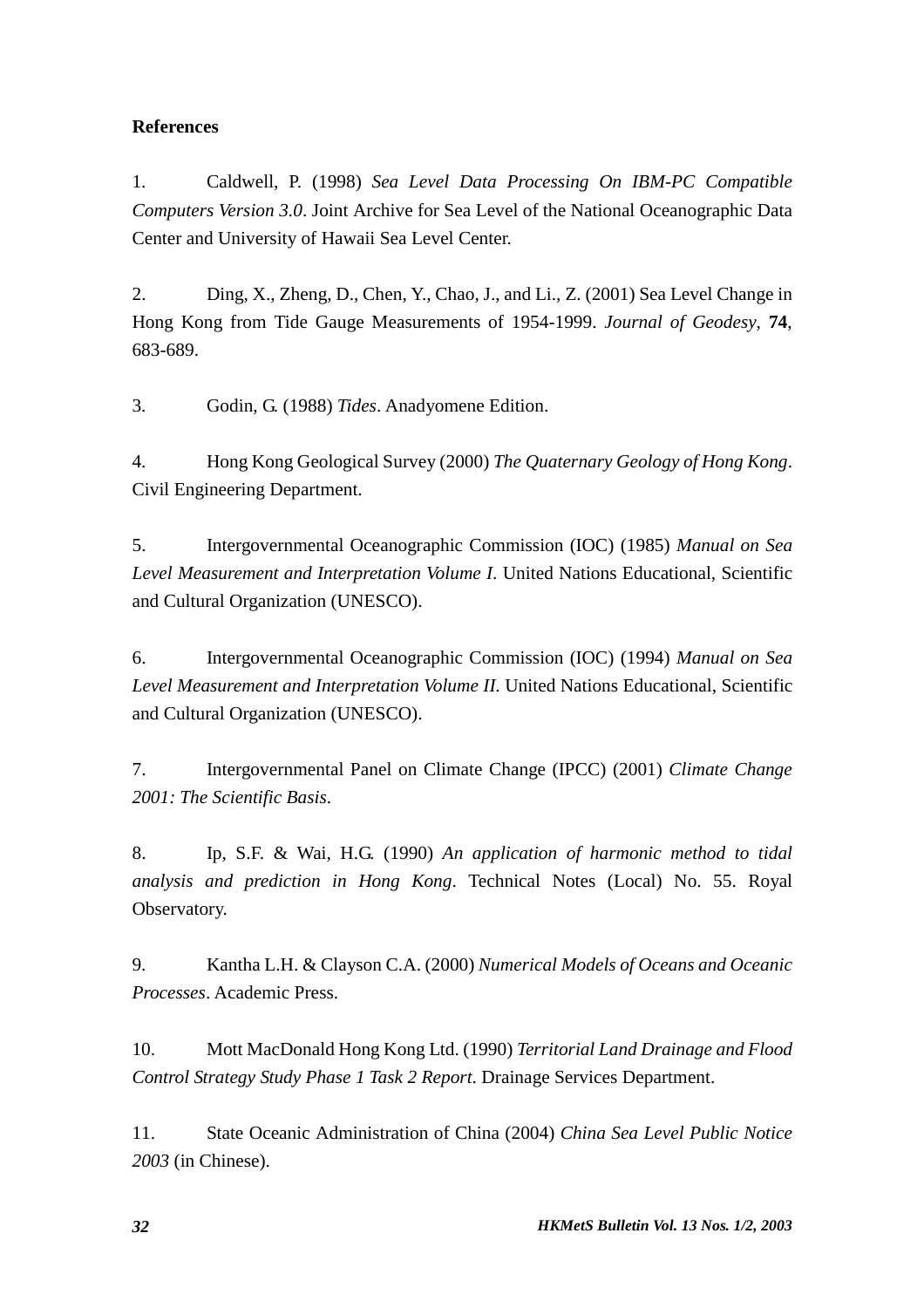12. Watts, I.E.M. (1959) *The effect of meteorological conditions on tide height at Hong Kong*. Technical Memoirs No. 8. Royal Observatory.

13. Yim, W.W.S. (1992) Future Sea-level Rise and Coastal Land Reclamations for Urbanization in Hong Kong. *HKMetS Bulletin*, **2(2)**, 3-10.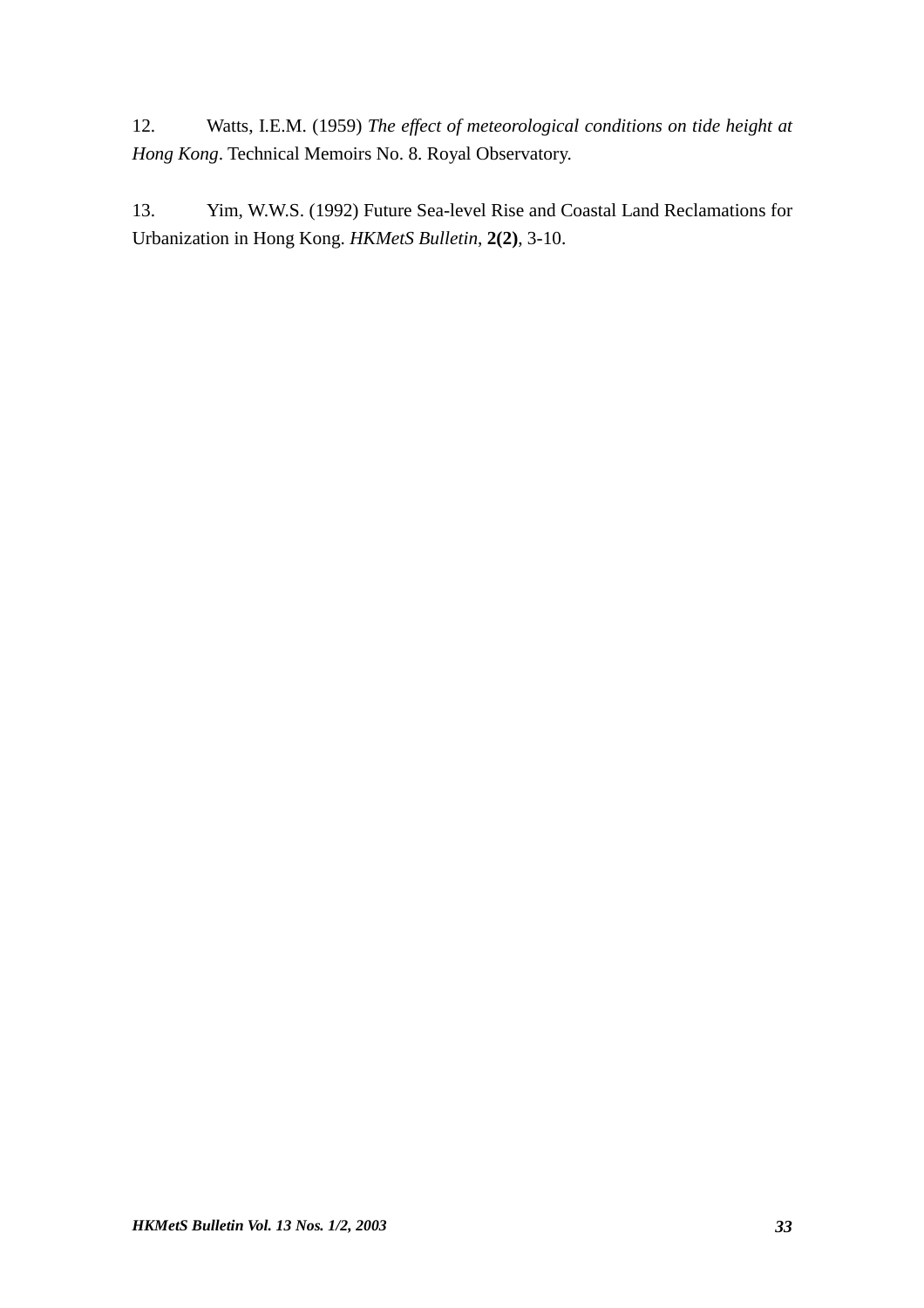| <b>Station Name</b>               | Latitude and<br>Longitude             | <b>Operation Period</b>         | Data Availability |
|-----------------------------------|---------------------------------------|---------------------------------|-------------------|
| Chi Ma Wan                        | 22°14'N 114°00'E                      | 1963 - 1997                     | 67%               |
| Ko Lau Wan                        | 22°28'N 114°22'E                      | $1974 - 1995$                   | 58%               |
| Lok On Pai                        | 22°22'N 114°00'E                      | 1981-1999                       | 87%               |
| North Point/<br><b>Quarry Bay</b> | 22°18'N 114°12'E/<br>22°17'N 114°13'E | $1954 - 1985/$<br>$1986 - 2003$ | 98%               |
| <b>Shek Pik</b>                   | 22°13'N 113°54'E                      | $1997 - 2003$                   | 89%               |
| Tai Miu Wan                       | 22°16'N 114°17'E                      | $1994 - 2003$                   | 71%               |
| Tai O                             | 22°15'N 113°51'E                      | $1985 - 1997$                   | 48%               |
| Tai Po Kau                        | 22°27'N 114°11'E                      | $1963 - 2003$                   | 94%               |
| Tamar                             | 22°17'N 114°10'E                      | 1984-1990                       | 56%               |
| Tsim Bei Tsui                     | 22°29'N 114°01'E                      | $1974 - 2003$                   | 75%               |
| Waglan Island                     | 22°11'N 114°18'E                      | $1976 - 2003$                   | 45%               |

Table 1 Tide Gauge Stations in Hong Kong, Their Operation Periods and Data Availability Rates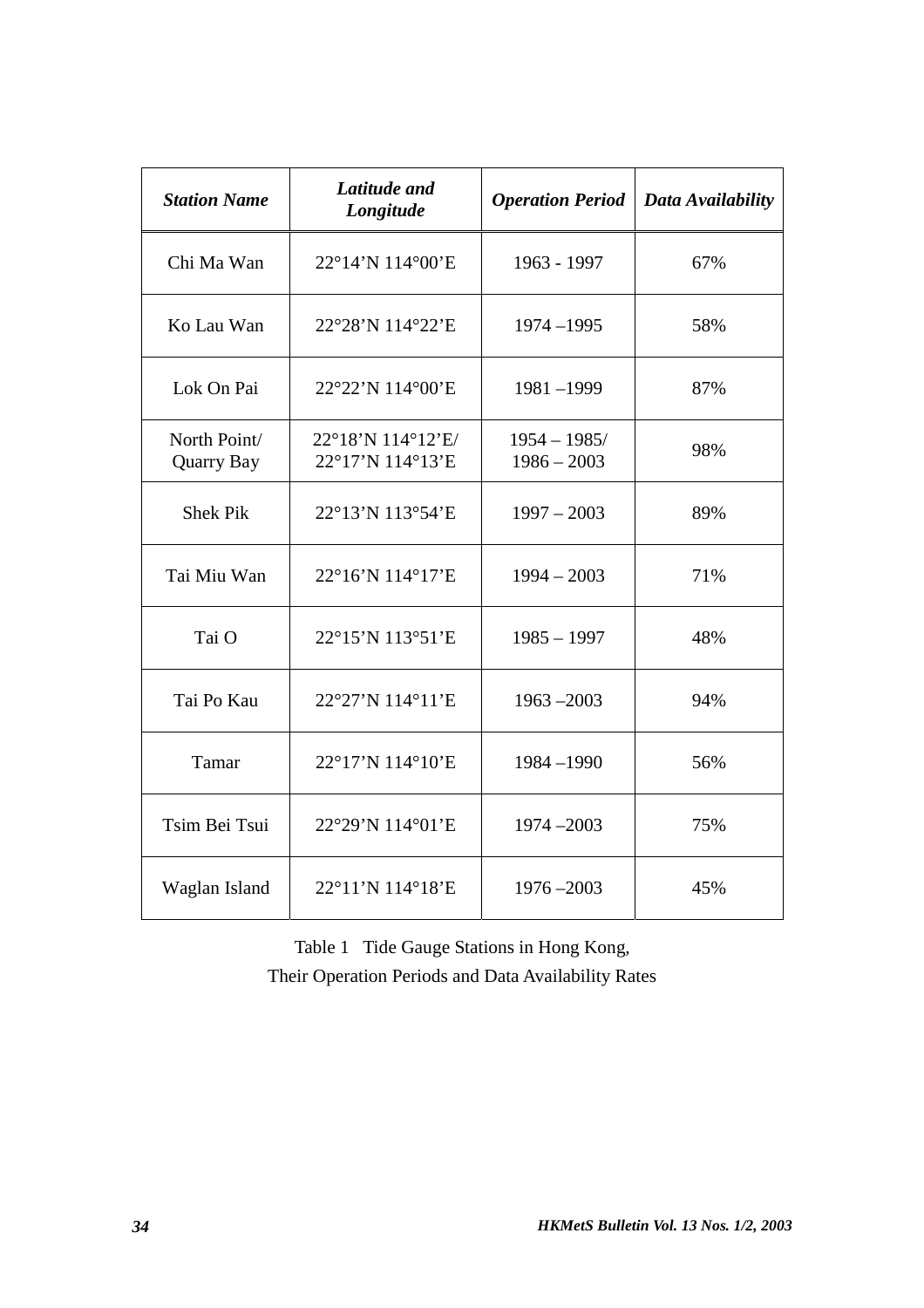| <b>Location</b>        | <b>Maximum Storm Surge</b><br>above Tide Level<br>( <i>metres</i> ) | <b>Name of Tropical Cyclone</b><br>and Time of Occurrence |
|------------------------|---------------------------------------------------------------------|-----------------------------------------------------------|
| North Point/Quarry Bay | 1.77                                                                | Wanda, September 1962                                     |
| Tai Po Kau             | 3.23                                                                | Hope, August 1979                                         |
| Lok On Pai             | 1.34                                                                | Koryn, June 1993                                          |
| <b>Shek Pik</b>        | 1.09                                                                | Imbudo, July 2003                                         |

Table 2 Maximum Storm Surges above Tide Level Recorded at North Point/Quarry Bay, Tai Po Kau, Lok On Pai and Shek Pik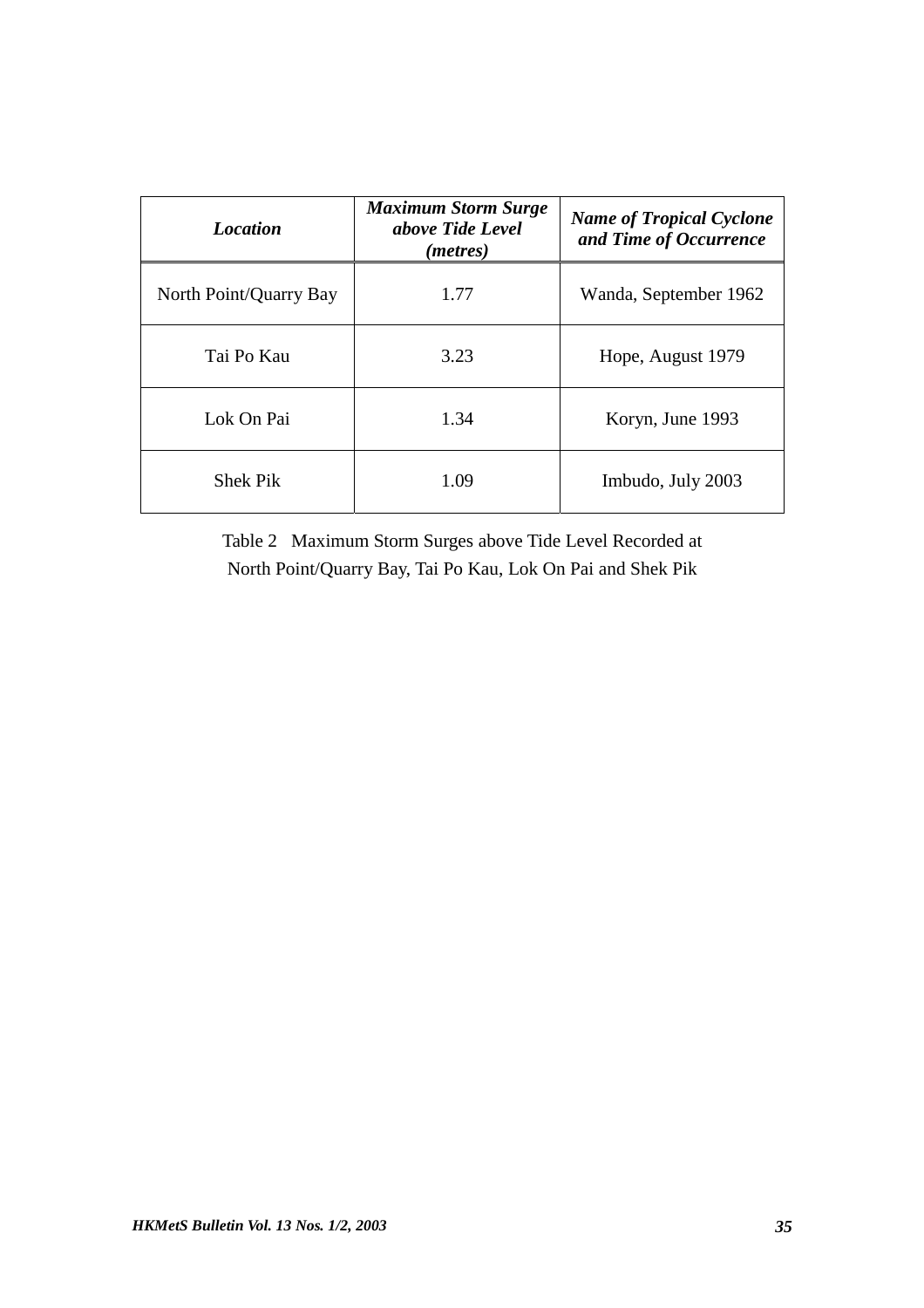

Figure 1 Locations of Tide Gauge Stations in Hong Kong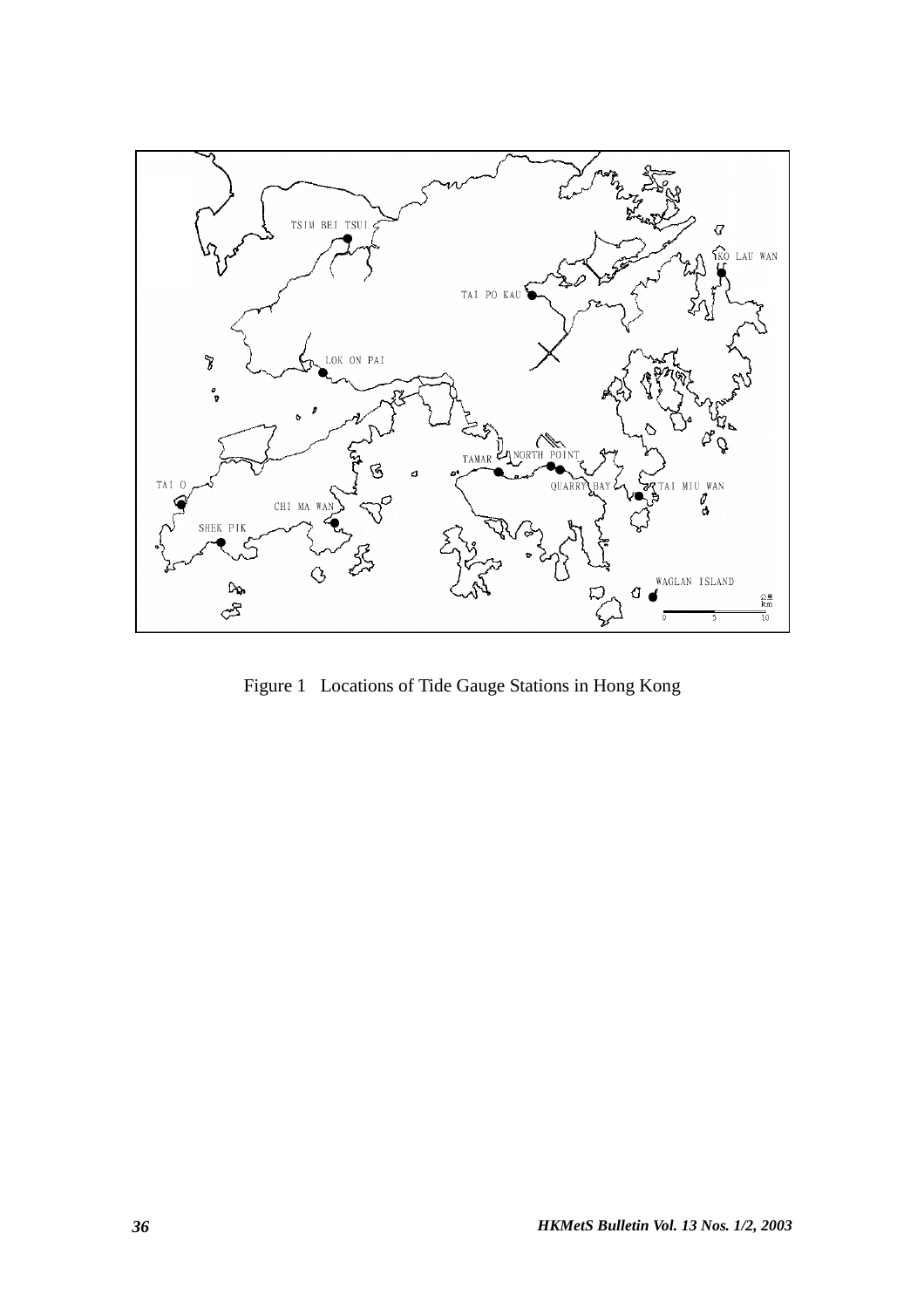

Figure 2(b) Land Settlement at Quarry Bay Tide Gauge Station (1986 - 2003)

Figure 2(a) Land Settlement at North Point Tide Gauge Station (1955-1989)

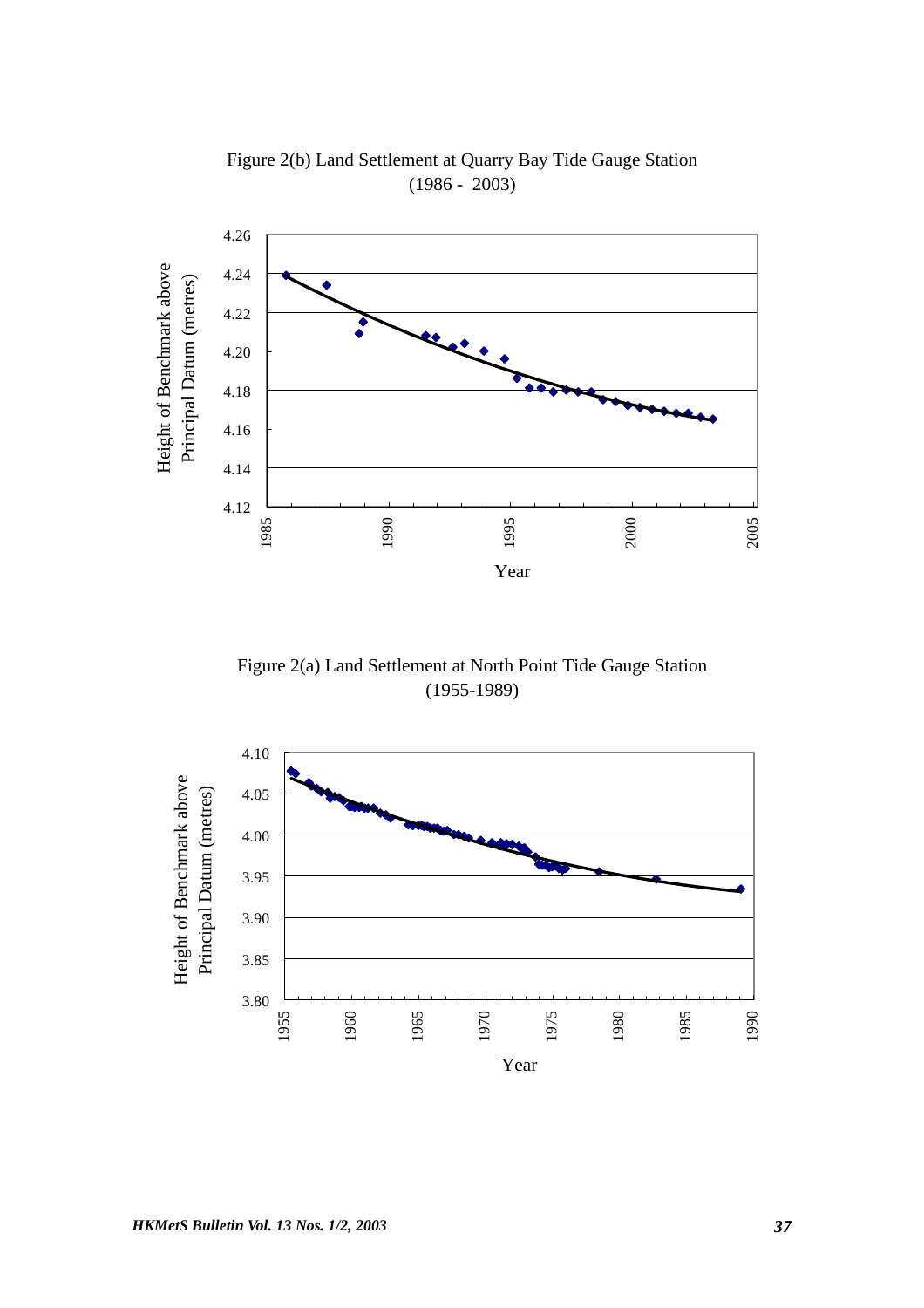

Figure 3(a) Annual Mean Sea Level at North Point/Quarry Bay (1954-2003)

Figure 3(b) Annual Mean Sea Level at Tai Po Kau (1963-2003)

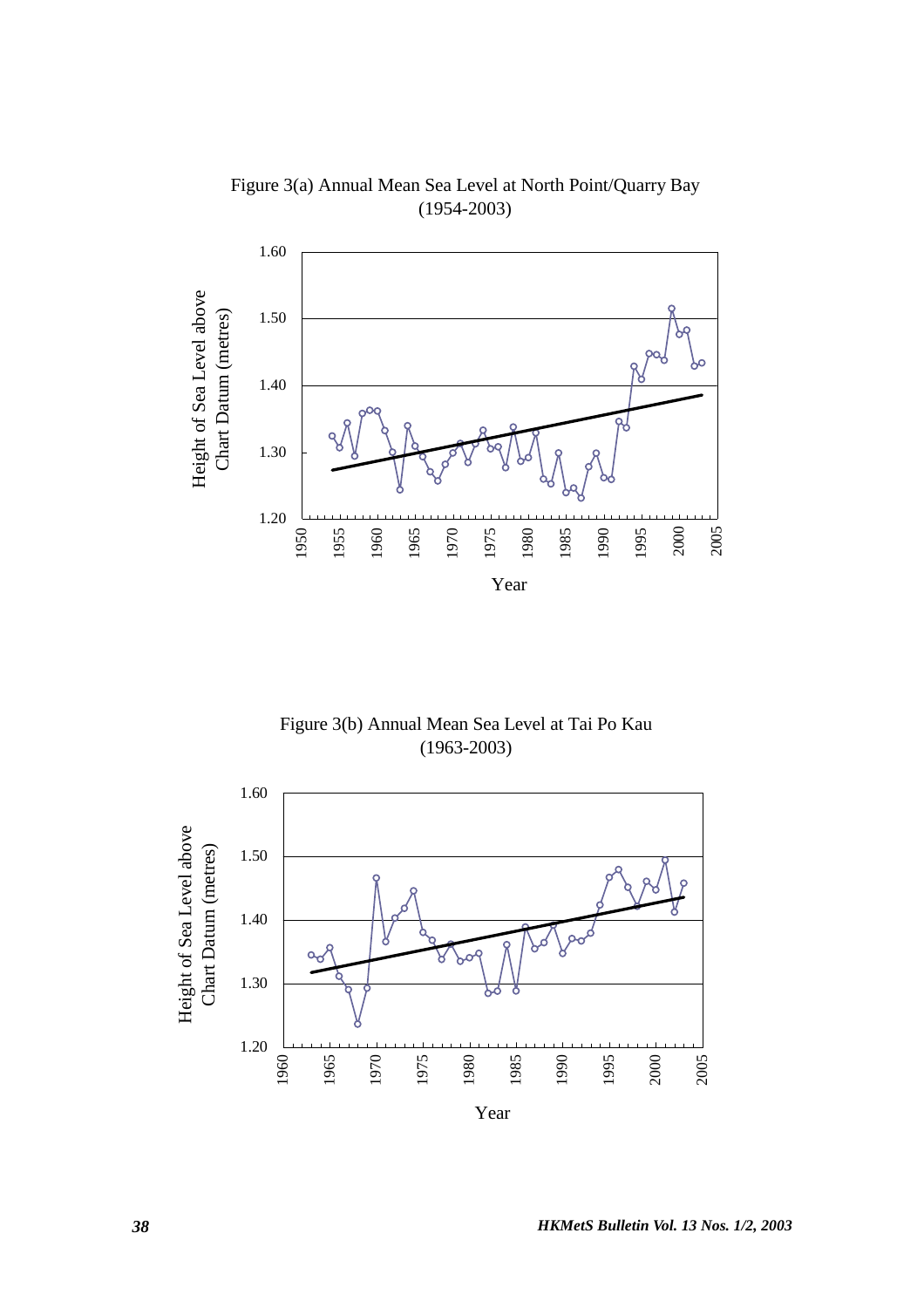

Figure 3(c) Annual Mean Sea Level at Lok On Pai (1982-1998)